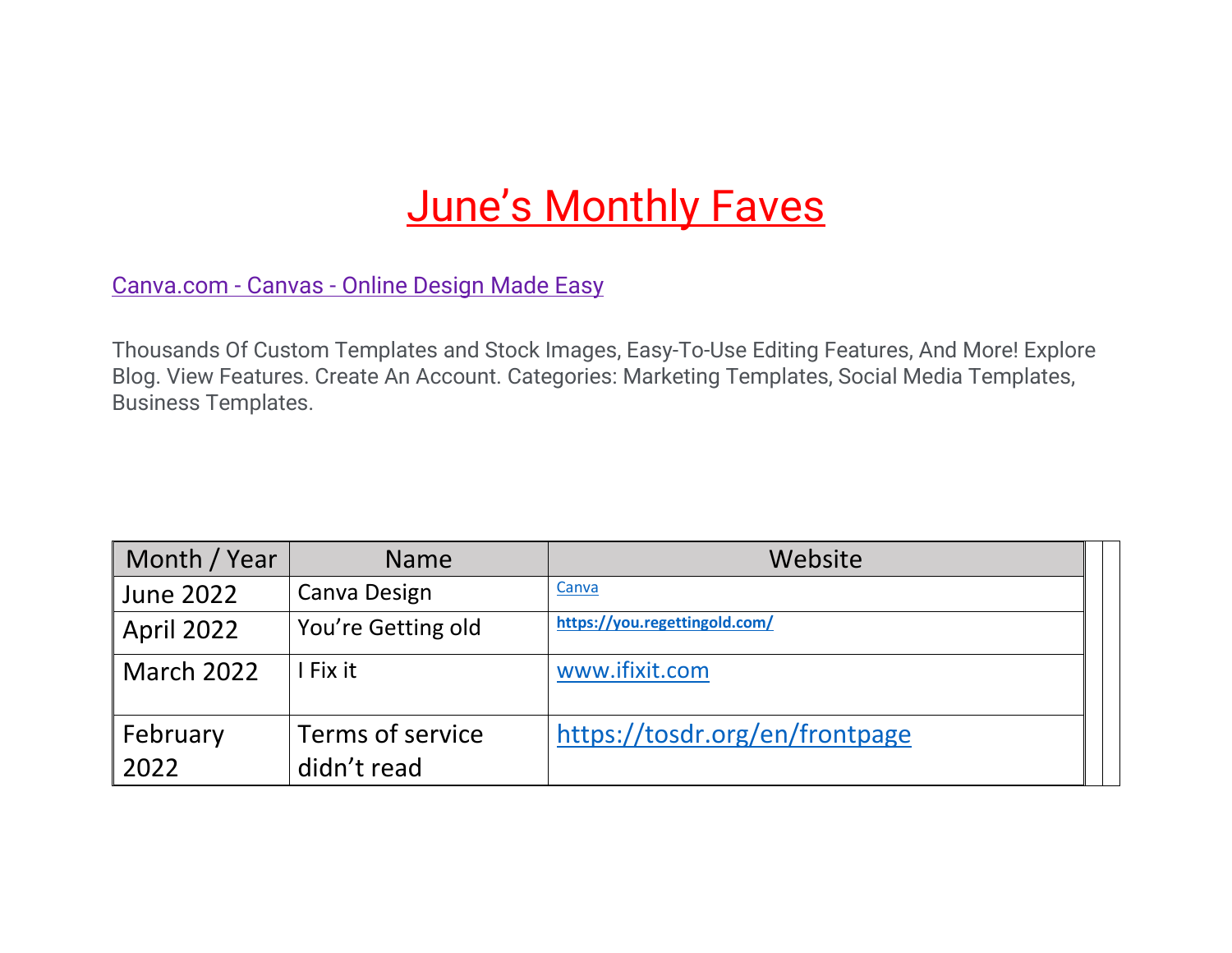| November          | <b>PDF Escape</b>         | https://www.pdfescape.com/                            |
|-------------------|---------------------------|-------------------------------------------------------|
| 2021              |                           |                                                       |
| August 2021       | Remove                    | https://www.remove.bg/                                |
|                   | Packgrounds               |                                                       |
| <b>July 2021</b>  | Super cook                | https://www.supercook.com/#/desktop                   |
| <b>June 2021</b>  | Check your internet       | https://fast.com/                                     |
|                   | speed                     |                                                       |
| May 2021          | <b>Clean PNG</b>          | https://www.cleanpng.com/                             |
| <b>April 2021</b> | Alternative to            | AlternativeTo - Crowdsourced software recommendations |
| <b>March 2021</b> | 1001 Fonts                | https://www.1001freefonts.com/                        |
| February          | <b>Private Note</b>       | https://privnote.com/                                 |
| 2021              |                           |                                                       |
| January 2021      | <b>Fake Spots</b>         | https://www.fakespot.com/                             |
| <b>March 2020</b> | <b>USTvGo</b>             | https://ustvgo.tv/                                    |
|                   |                           |                                                       |
| May 2019          | Archive of anything       | https://archive.org/                                  |
|                   |                           |                                                       |
| <b>June 2019</b>  | GetLinkInfo               | http://getlinkinfo.com/                               |
|                   |                           |                                                       |
| <b>July 20199</b> | <b>July Movie Scripts</b> | https://www.imsdb.com/                                |
|                   |                           |                                                       |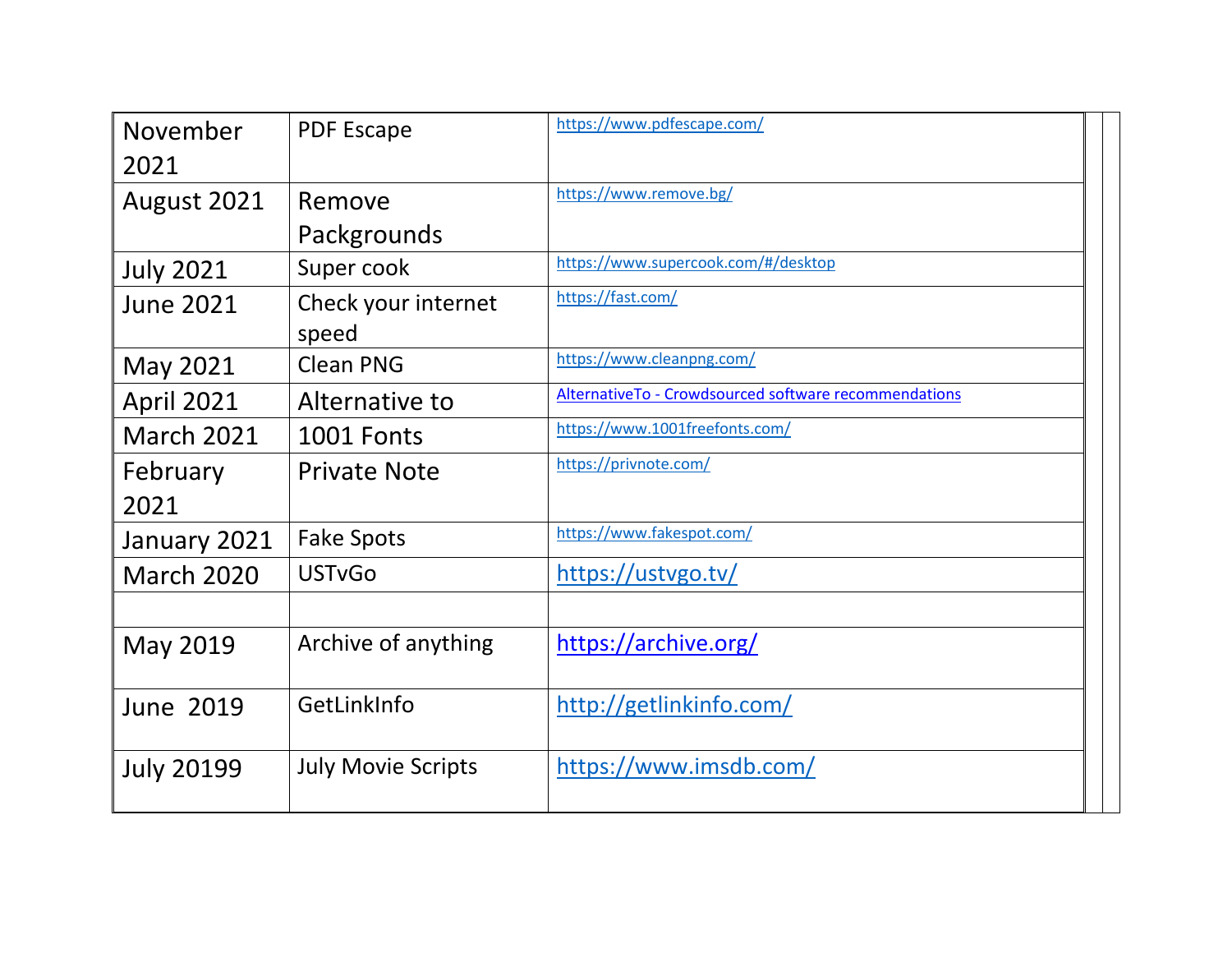| August 2019       | <b>Manuals Library</b>    | https://www.manualslib.com/                |
|-------------------|---------------------------|--------------------------------------------|
| September<br>2019 | Open Library              | https://openlibrary.org/                   |
| January 2018      | giveawayoftheday          | http://giveawayoftheday.com                |
| <b>April 2018</b> | missingmoney              | http://www.missingmoney.com/               |
| May 2018          | Still tasty               | http://www.stilltasty.com/                 |
| <b>June 2018</b>  | Print friendly            | https://www.printfriendly.com/             |
| February 2019     | 10 minute mail            | https://10minutemail.com/                  |
| January 2019      | VirusTotal                | https://www.virustotal.com/gui/home/upload |
| September<br>2019 | Open Library              | https://openlibrary.org/                   |
|                   |                           |                                            |
| August 2019       | <b>Manuals Library</b>    | https://www.manualslib.com/                |
| <b>July 2019</b>  | <b>July Movie Scripts</b> | https://www.imsdb.com/                     |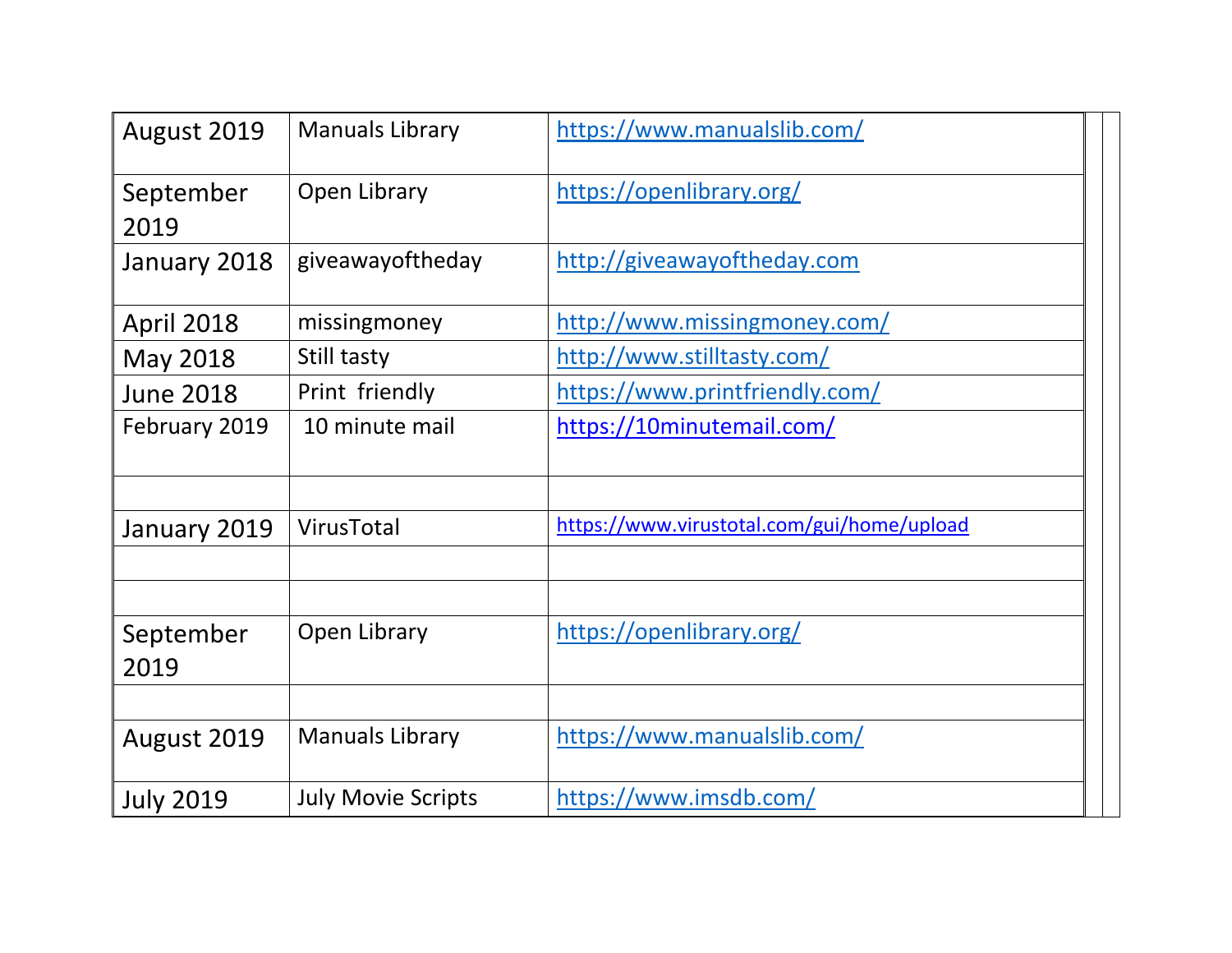| GetLinkInfo         | http://getlinkinfo.com/                    |
|---------------------|--------------------------------------------|
|                     |                                            |
| Archive of anything | https://archive.org/                       |
|                     |                                            |
| Memrise             |                                            |
|                     |                                            |
| Radio Garden        |                                            |
|                     |                                            |
| 10 minute mail      | https://10minutemail.com/                  |
|                     |                                            |
| VirusTotal          | https://www.virustotal.com/gui/home/upload |
| Print friendly      | https://www.printfriendly.com/             |
| Still tasty         | http://www.stilltasty.com/                 |
| missingmoney        | http://www.missingmoney.com/               |
| gethuman            | http://gethuman.com                        |
| giveawayoftheday    | http://giveawayoftheday.com                |
|                     |                                            |
|                     |                                            |
| Picture Fun         | http://funny.pho.to/                       |
|                     |                                            |
| flightaware         | https://uk.flightaware.com                 |
|                     |                                            |